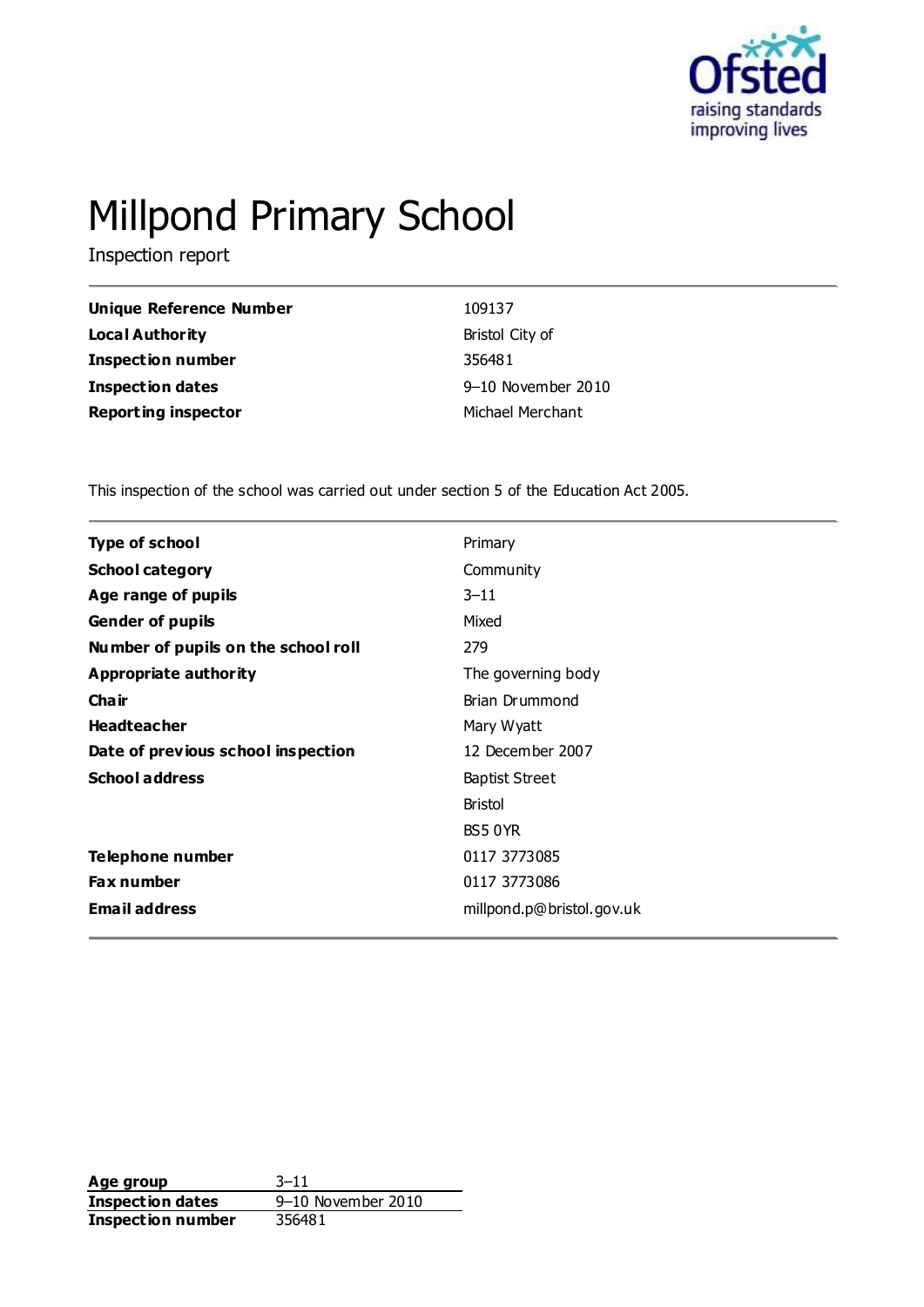The Office for Standards in Education, Children's Services and Skills (Ofsted) regulates and inspects to achieve excellence in the care of children and young people, and in education and skills for learners of all ages. It regulates and inspects childcare and children's social care, and inspects the Children and Family Court Advisory Support Service (Cafcass), schools, colleges, initial teacher training, work-based learning and skills training, adult and community learning, and education and training in prisons and other secure establishments. It assesses council children's services, and inspects services for looked after children, safeguarding and child protection.

Further copies of this report are obtainable from the school. Under the Education Act 2005, the school must provide a copy of this report free of charge to certain categories of people. A charge not exceeding the full cost of reproduction may be made for any other copies supplied.

If you would like a copy of this document in a different format, such as large print or Braille, please telephone 0300 1234 234, or email **[enquiries@ofsted.gov.uk](mailto:enquiries@ofsted.gov.uk)**.

You may copy all or parts of this document for non-commercial educational purposes, as long as you give details of the source and date of publication and do not alter the documentation in any way.

To receive regular email alerts about new publications, including survey reports and school inspection reports, please visit our website and go to 'Subscribe'.

Royal Exchange Buildings St Ann's Square Manchester M2 7LA T: 0300 1234 234 Textphone: 0161 618 8524 E: **[enquiries@ofsted.gov.uk](mailto:enquiries@ofsted.gov.uk)**

W: **[www.ofsted.gov.uk](http://www.ofsted.gov.uk/)**

© Crown copyright 2010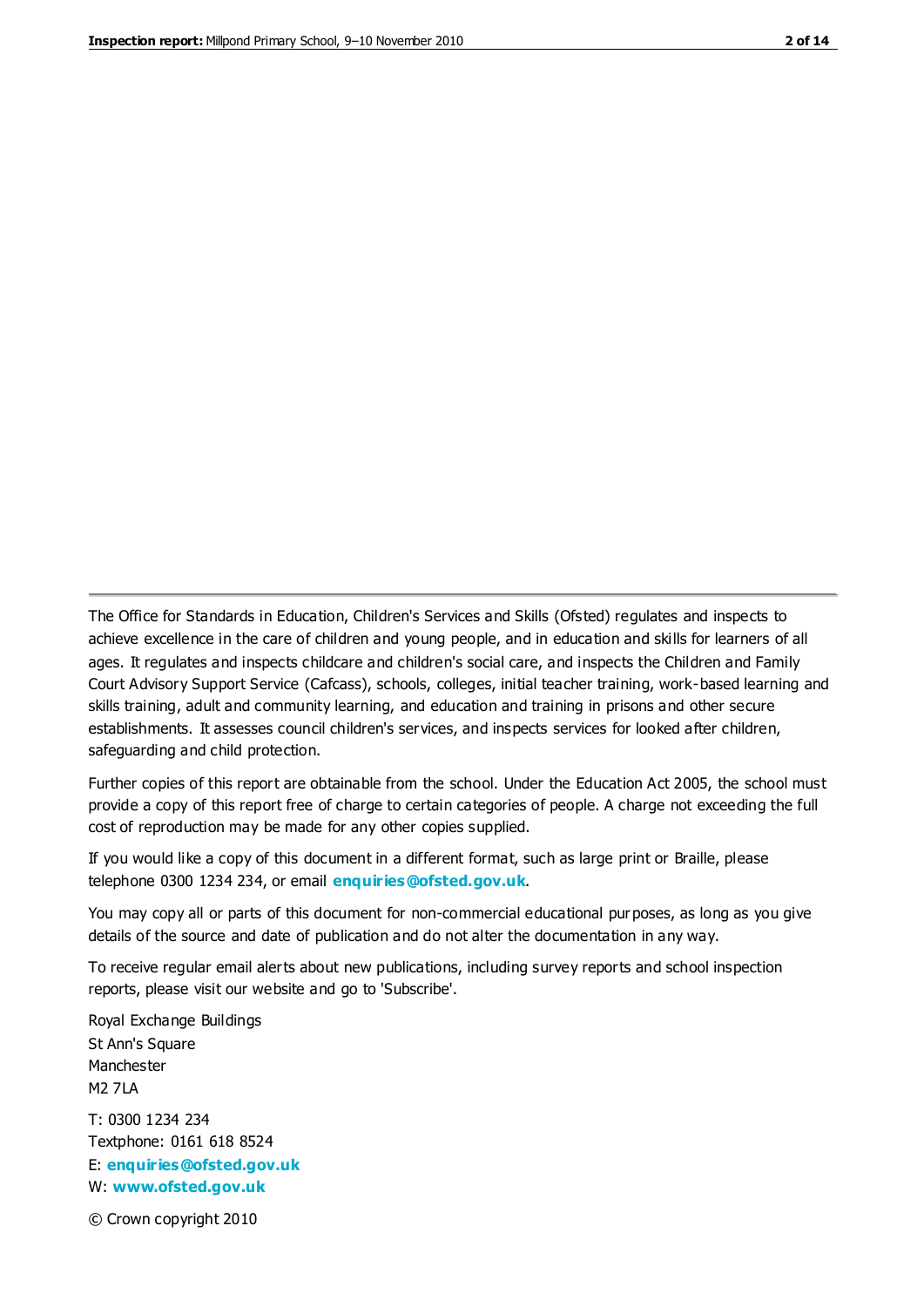# **Introduction**

This inspection was carried out by four additional inspectors. The inspectors visited 18 lessons and observed 13 teachers. They held meetings with governors, staff and groups of pupils. They also talked to some parents and carers who were present at the start and finish of the school day. Inspectors observed the school's work, and looked at its improvement plan, minutes of governing body meetings, data on pupils' progress, records of the monitoring of the quality of teaching, and a range of school policies. They also analysed questionnaires received from 37 parents and carers and 45 pupils.  $\odot$ 

The inspection team reviewed many aspects of the school's work. It looked in detail at the following.

- Pupils' attainment and progress in English.
- $\blacksquare$  How well teaching takes account of the needs of different groups of pupils and helps all pupils to improve their attainment and progress.
- The effectiveness of the curriculum in motivating and inspiring all pupils and providing challenge and interest for them.
- $\blacksquare$  How well the school supports those pupils who join the school midway through a school year, those new to speaking English and those with particularly low levels of prior attainment.
- The effectiveness of middle leaders and the governing body in monitoring and evaluating achievement and the quality of teaching and learning and in contributing to school improvement.

# **Information about the school**

This school is larger than most other primary schools. A very high proportion of pupils are from a wide range of minority ethnic backgrounds, the largest group being pupils of Black or Black British-African heritage. The number of pupils who speak English as an additional language is very high. The proportion of pupils who are known to be eligible for free school meals is well above average. The proportion of pupils who have special educational needs and/or disabilities, including those with a statement of educational needs, is below average. Their needs relate mainly to behavioural, emotional and social difficulties. The number of pupils joining and leaving the school at various stages of the year is above average. There have been frequent changes in the leadership of the school over the past four years and the current headteacher has been in post since September 2009.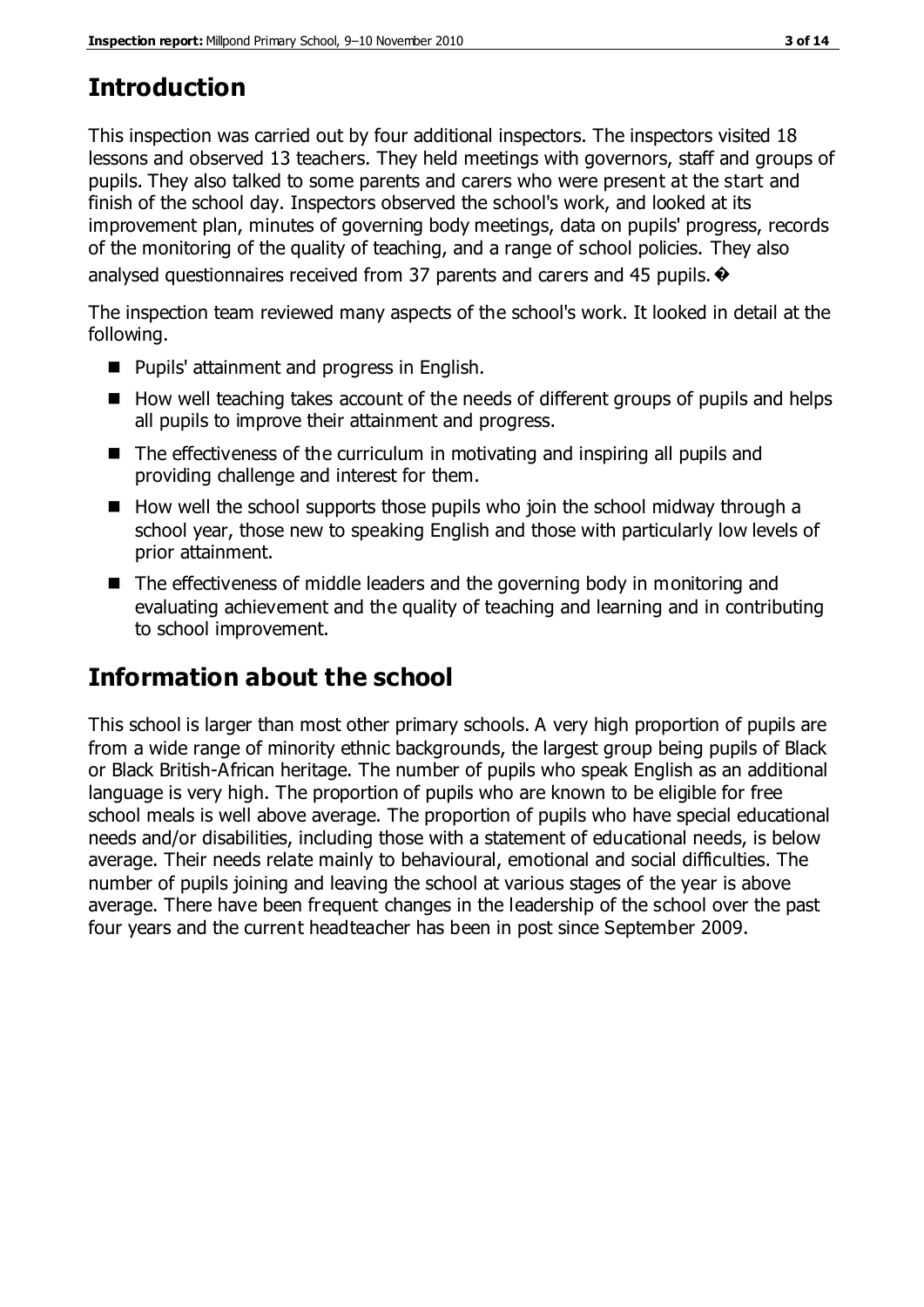# **Inspection judgements**

| Overall effectiveness: how good is the school?  |  |
|-------------------------------------------------|--|
| The school's capacity for sustained improvement |  |

#### **Main findings**

This satisfactory school is moving quickly in the right direction under the purposeful leadership of its highly effective headteacher. Pupils are happy, confident and have positive attitudes towards their learning and each other. One pupil reflected the views of many when saying: 'This school is amazing. It's like one family here.' Parents are supportive, and even those who have some criticisms recognise that their children love coming to school.

Pupils join the school with levels of skills and abilities that are exceptionally low. They make good progress through the Nursery and Reception classes but progress is inconsistent in the main school where it is satisfactory overall. Results in national tests are getting better year on year in mathematics and English but, generally, have been much lower than average. This is because many pupils find higher level reading and writing skills very difficult. Given the very low starting points of many pupils and the much higher than usual proportion of pupils who are new to learning English, they make the progress expected of them and a growing number make good progress. The quality of learning and progress is improving securely and quickly

Teaching is successful in helping the pupils to move forward at the expected rate and, in a growing number of classes, particularly effective teaching results in learning that leads to pupils making good progress. In others, the focus on all pupils' learning is not as sharp. Consequently, not all year groups are making progress beyond that expected to ensure that attainment rises rapidly. In particular, in some lessons, pupils spend too much time listening to the teacher talk, with limited opportunities to work with each other or on their own. In addition, activities are not always closely matched to the capabilities of different pupils. The curriculum ensures that learning is very meaningful and great fun. It usually matches pupils' needs well.

Pupils' personal skills are good, as is their spiritual, moral, social and cultural development. Pupils' behaviour is good and is promoted by a shared set of values based on care and consideration throughout the school. Sensitive and vigilant pastoral care ensures that by the time pupils leave in Year 6 they are confident, well-rounded young people, ready to play their full part in the world beyond school.

The school has gone through a difficult few years. There has been considerable turnover of staff and this, together with frequent changes in the leadership of the school, has interrupted the pace of improvement. The new headteacher provides exceptionally strong and clear-sighted leadership and has begun to tackle the school's weaknesses with energy and passion. She has established a very positive ethos and her skills, knowledge and experience of school improvement give the senior team a clear insight and direction which are resulting in the strong improvements in progress that are evident in many pupils' work. The headteacher has focused strongly on improving areas of weakness in the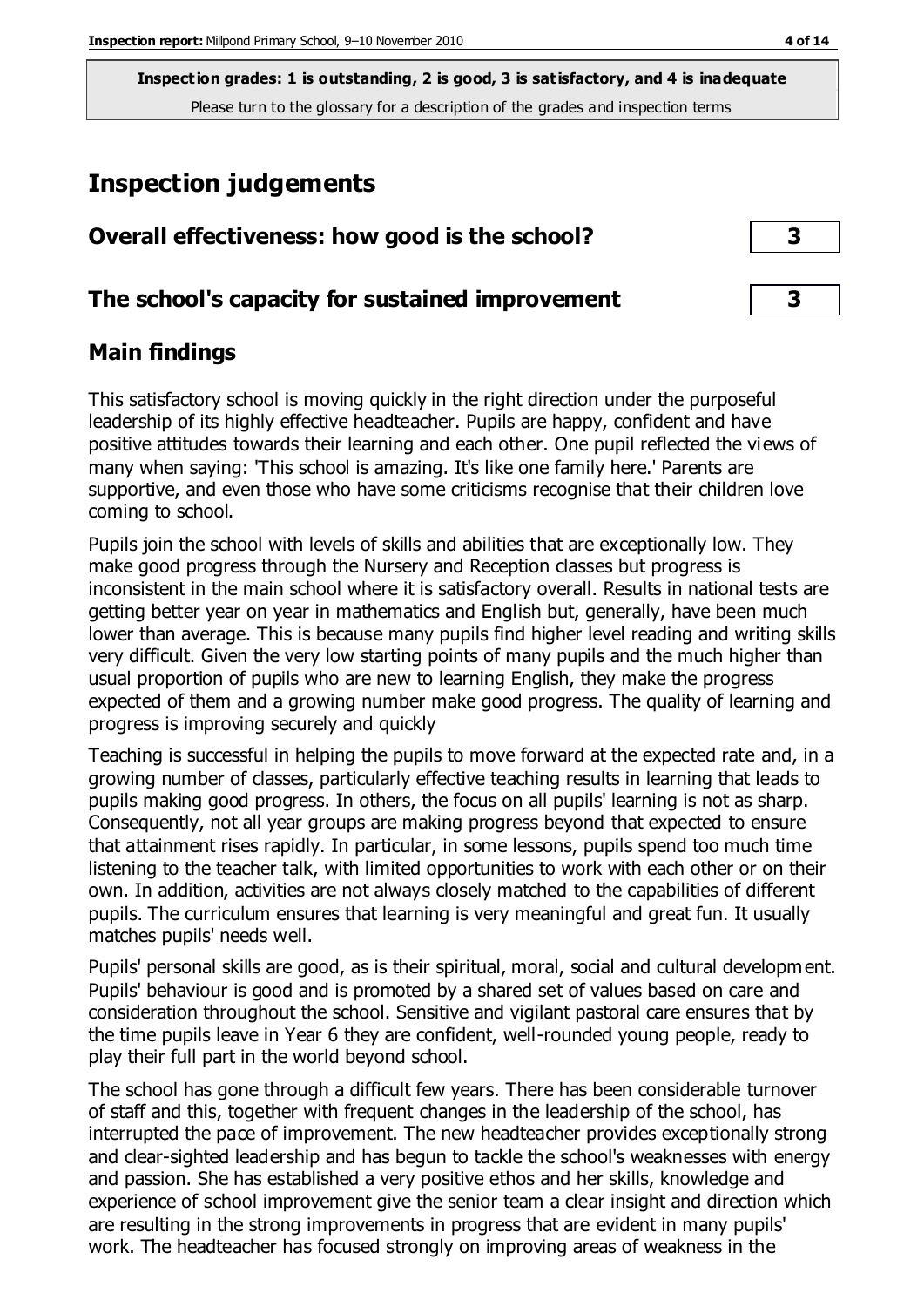teaching and makes effective use of coaching and additional support where necessary. This is beginning to have the intended impact on pupils' progress.

The governing body supports the school well and plays a key role in promoting effective safeguarding and good links with parents. However, they have yet to evaluate the work of the school fully and systematically or to play an active part in setting school priorities. There is a strong and growing sense of teamwork and pride in what has been achieved in a short period of time. School self-evaluation is highly accurate and the school knows exactly what to do further to sustain its journey of improvement. The successful action taken by leaders to ensure improvement in pupils' attainment and progress means the capacity to improve further is satisfactory.

#### **What does the school need to do to improve further?**

- Raise attainment so that most pupils reach the expected levels in English and mathematics by further developing their reading, writing and comprehension skills.
- Improve the quality of teaching and learning so that it is consistently good or better in the overwhelming majority of lessons in all year groups by:
	- making sure that there is a sharper match of work to pupils' different abilities
	- giving pupils more responsibility for their own learning by encouraging them to be more active and inquisitive in class.
- Ensure that all governors have the skills, expertise and confidence to enable them to play a robust and strong role in shaping the strategic direction of the school and in holding the school to account for its work.

### **Outcomes for individuals and groups of pupils 3**

The work seen by inspectors in lessons confirms the overall picture of satisfactory and improving progress. From very low starting points when they enter the school, pupils are making secure progress and achieving satisfactorily. Progress is held back in English because of the difficulty many pupils have in explaining their ideas when they have read a text, which in turn inhibits their ability to write well. Initiatives such as Reading Recovery, Number Counts and one-to-one tuition are helping small groups and individual pupils who are falling behind to make up lost ground.

Most lessons are well organised so that pupils learn and make the progress expected. However, some lessons are not as sharply focused on learning as others. For example, in a Year 6 mathematics lesson, clear steps to success helped pupils to structure their learning and make good progress, whereas in the introduction to a number activity in Year 2, too little account was taken of what pupils' had achieved in the last lesson. As a result, not enough emphasis was placed on what the pupils needed to do to enhance their learning and make good progress. Scrutiny of pupils' work indicates that attainment has improved strongly compared to previous years but is still below average. Some variation in progress remains, but overall it is increasing securely and at a faster rate among older pupils.

The school works very effectively to support pupils with special educational needs and/or disabilities, those who enter the school with particularly low levels of attainment and the high number who are new to learning English. Detailed plans to support these groups,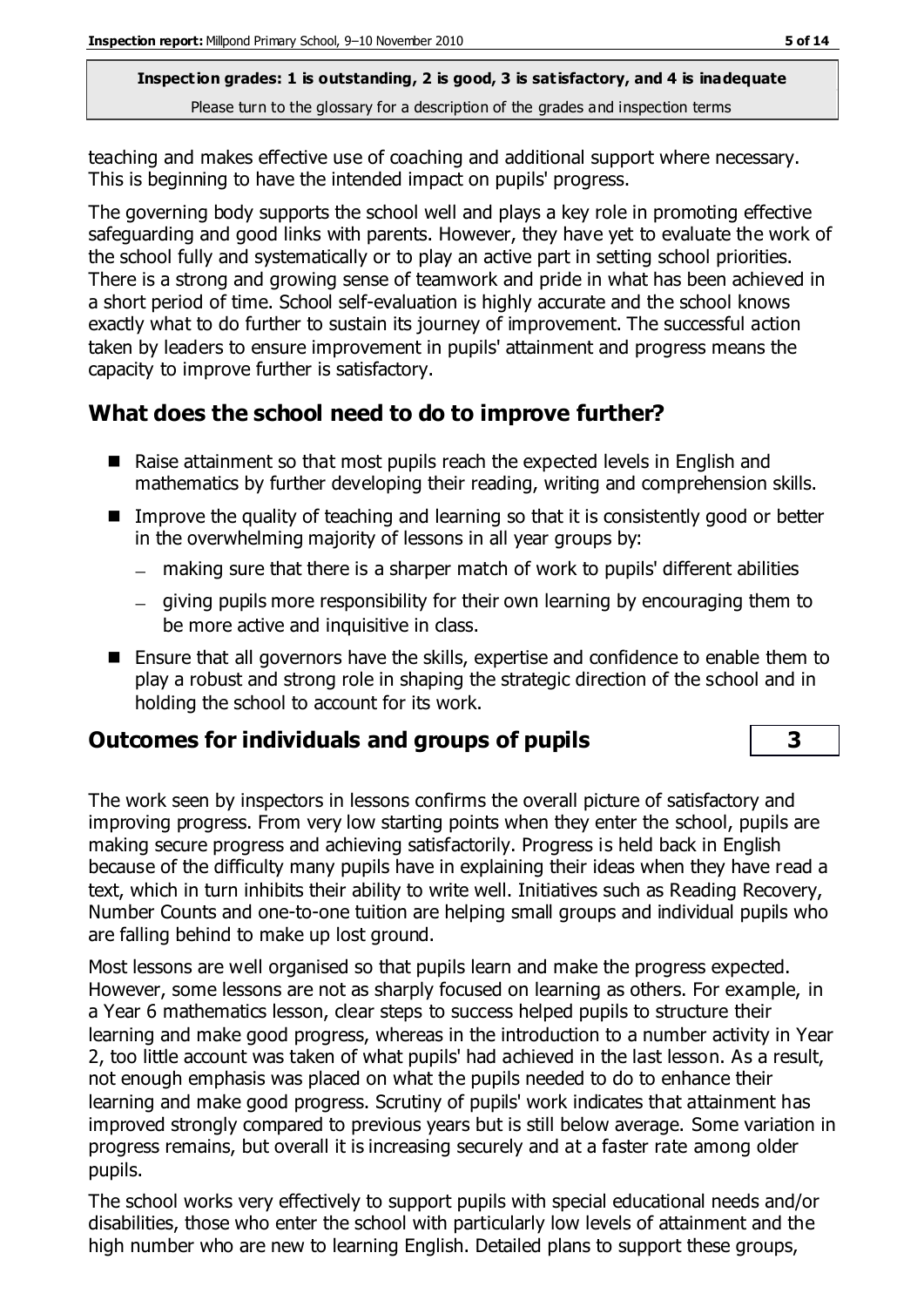coupled with thoughtful deployment of learning assistants and timely interventions, ensure that they make similar progress to that of their classmates.

Pupils have a well-developed understanding of right and wrong and an appreciation and enjoyment of the wonders of life around them. They contribute to discussions and often respond to their teacher's questions with enthusiasm. They concentrate well on the tasks their teachers set them. As a result, current progress and learning are improving securely. Pupils develop good social and interpersonal skills and relish working collaboratively. This, together with their improving standards in the key skills in English and mathematics, means that they are satisfactorily prepared for the next stages of their lives.

| Pupils' achievement and the extent to which they enjoy their learning                                                     |                         |
|---------------------------------------------------------------------------------------------------------------------------|-------------------------|
| Taking into account:<br>Pupils' attainment <sup>1</sup>                                                                   | 4                       |
| The quality of pupils' learning and their progress                                                                        | 3                       |
| The quality of learning for pupils with special educational needs and/or disabilities<br>and their progress               | 3                       |
| The extent to which pupils feel safe                                                                                      | $\overline{2}$          |
| Pupils' behaviour                                                                                                         | $\overline{2}$          |
| The extent to which pupils adopt healthy lifestyles                                                                       | 3                       |
| The extent to which pupils contribute to the school and wider community                                                   | $\overline{2}$          |
| The extent to which pupils develop workplace and other skills that will contribute to<br>their future economic well-being | 3                       |
| Taking into account:<br>Pupils' attendance <sup>1</sup>                                                                   | 3                       |
| The extent of pupils' spiritual, moral, social and cultural development                                                   | $\overline{\mathbf{2}}$ |

These are the grades for pupils' outcomes

<sup>1</sup> The grades for attainment and attendance are: 1 is high; 2 is above average; 3 is broadly average; and 4 is low

### **How effective is the provision?**

Teachers are confident and knowledgeable. They create a well-ordered and calm environment. Teachers are good at telling pupils exactly what they are expected to do in lessons and this helps them make sense of their learning. In many lessons, pupils benefit from teachers who have high expectations for pupils' learning and therefore make good progress. However, a variation in the quality of teaching between some classes is preventing pupils' progress from being consistently good. In the less effective lessons progress is held back because: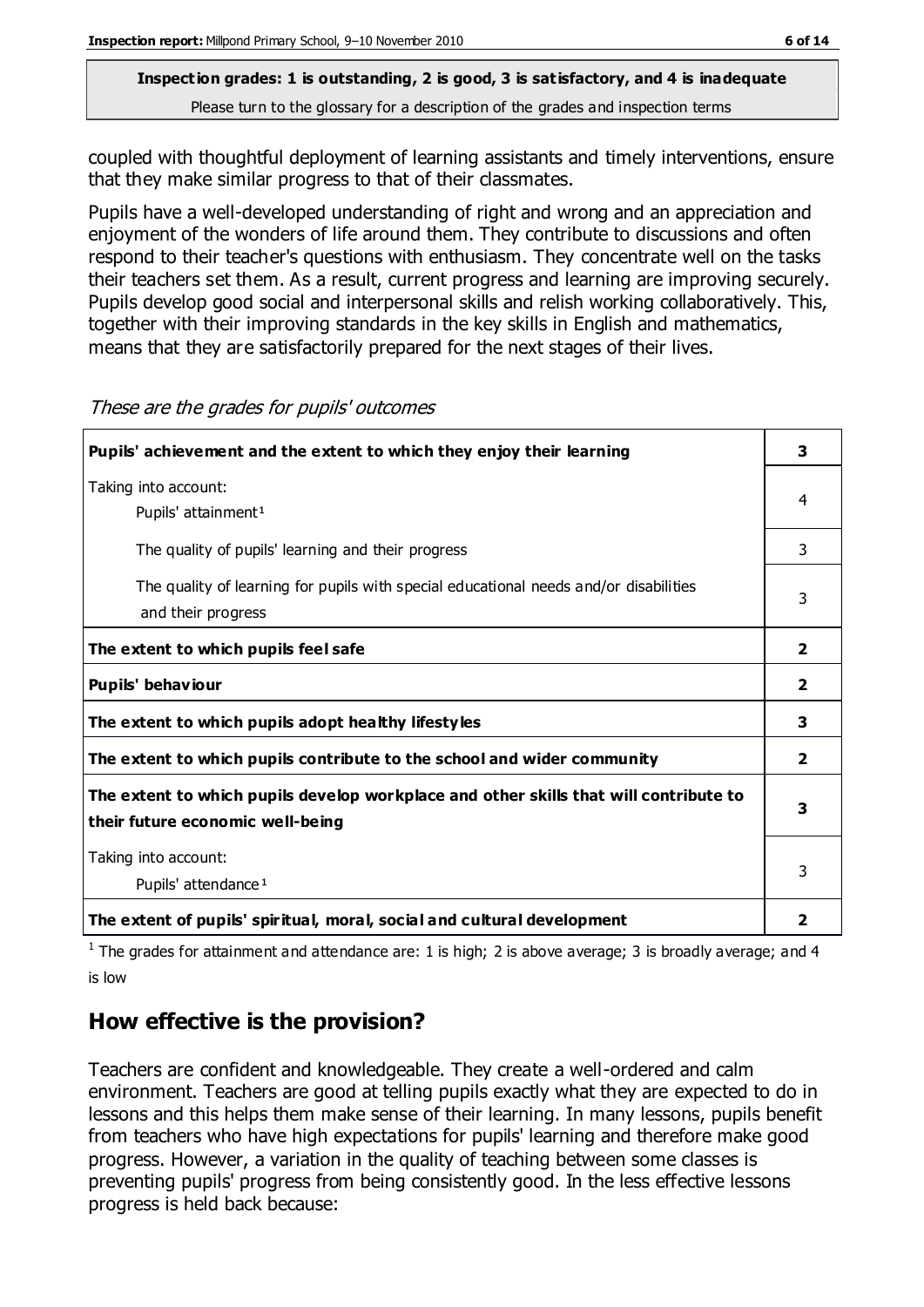- $\blacksquare$  teachers do not plan adequately for the range of abilities in the class or build on pupils' prior knowledge, with the result that a minority of pupils are either not challenged enough or struggle to comprehend
- $\blacksquare$  teachers sometimes talk too much which limits the time pupils are actively and independently learning, resulting in slower progress and less time for pupils to articulate and build upon what they have learnt by the end of the lesson.

The school has set up very thorough systems to check on pupils' progress which are beginning to be used well to ensure that none is in danger of falling behind and to enable teachers to consistently set the next steps for each pupil's learning. They are also used well to identify strengths and areas for development in curriculum provision.

The curriculum is well organised and extensively enriched by visits to places of interest, events at school and a wide range of extra-curricular activities. Many of these opportunities add to the good progress that pupils make in their broader personal development. The school is making increasing use of a range of strategies and intervention programmes outside normal school hours.

Care, guidance and support are strong features of the school's provision. The school's strong emphasis on promoting pupils' emotional well-being results in them feeling secure. Induction programmes are outstanding for those who arrive throughout the year. Those who have a statement of special educational needs or speak English as an additional language receive carefully tailored support which allows them to benefit from lessons in mainstream classes. Links between the language support staff, the special needs coordinator and the teachers are particularly effective in ensuring that these pupils play a full part in all aspects of the life of the school.

| The quality of teaching                                                                                    |  |
|------------------------------------------------------------------------------------------------------------|--|
| Taking into account:<br>The use of assessment to support learning                                          |  |
| The extent to which the curriculum meets pupils' needs, including, where relevant,<br>through partnerships |  |
| The effectiveness of care, guidance and support                                                            |  |

These are the grades for the quality of provision

#### **How effective are leadership and management?**

Progress and learning are improving because of the drive to raise attainment. Although there have been many changes of staff in the recent past that have interrupted progress, the determination to improve is secure. Weaker teaching has been tackled so as to ensure that pupils make at least the expected progress and there is a clear ambition to make sure that all lessons are good. Subject leaders monitor the pupils' work systematically. Under the guidance of the headteacher this has become more incisive and teachers receive frequent feedback about where improvements can be made.

The governing body fulfils all legal requirements and gives good attention to the welfare of pupils and staff. All safeguarding arrangements were found to be effective at the time of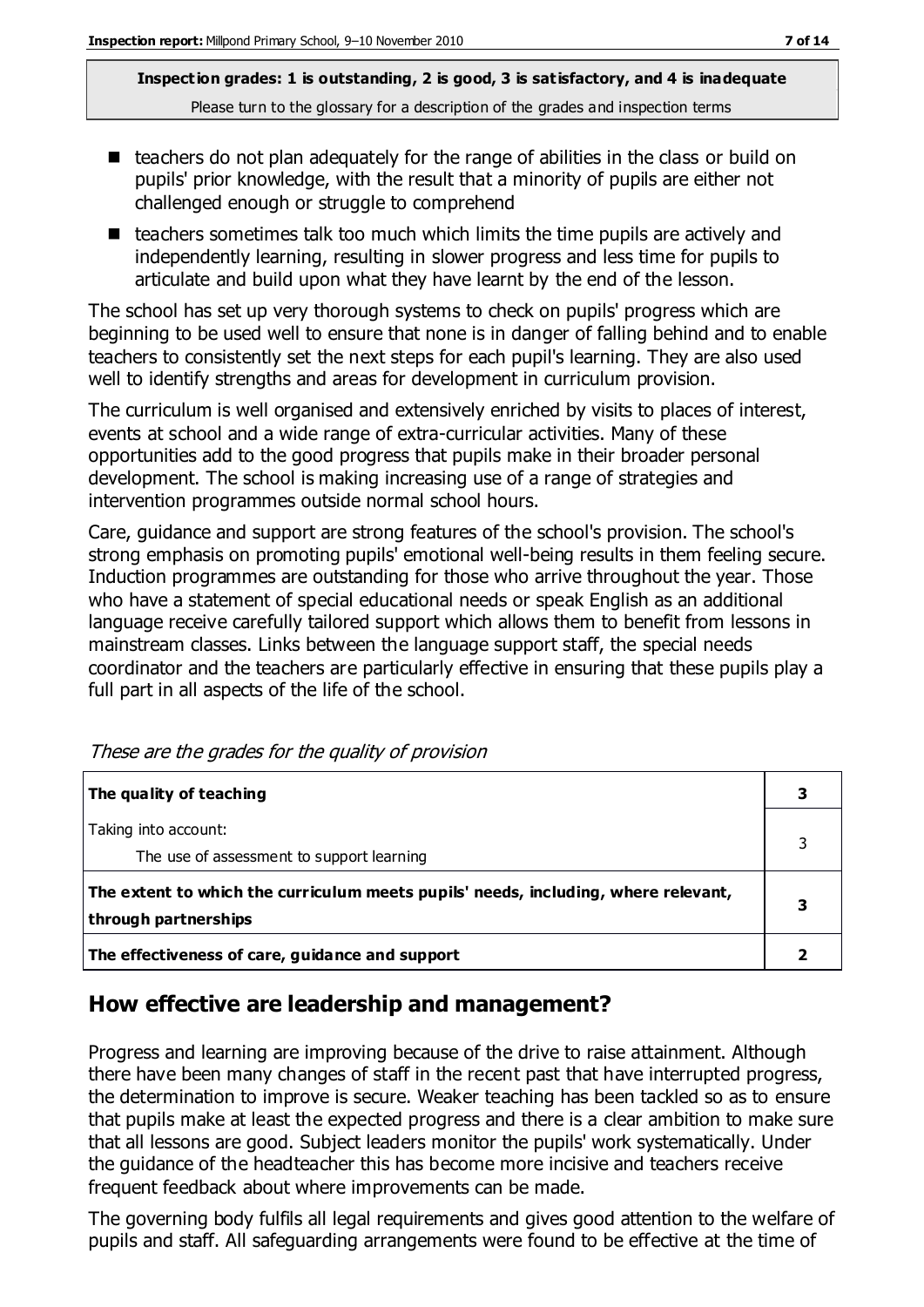the inspection. Good practice in safeguarding and child protection is evident in all areas of the school's work. The governing body has a range of experience which assists the school. Governors are very supportive but lack the expertise to be sufficiently involved in prioritising plans for improving the school. Their approach to evaluating the effectiveness of some policies and procedures and the progress made by pupils is not yet rigorous enough.

In this highly inclusive school, every child matters and individual needs are considered very specifically. The school works very well in partnership with external agencies to secure extra support for those pupils who need it. Community cohesion is good. The school develops pupils' understanding of their religious, ethnic and socio-economic community well. Leaders have ensured that pupils are developing into caring citizens who respect and value the views of others and that a set of common, shared values is embedded in every pupil.

These are the grades for leadership and management

| The effectiveness of leadership and management in embedding ambition and driving<br><i>improvement</i>                                                           | 3              |
|------------------------------------------------------------------------------------------------------------------------------------------------------------------|----------------|
| Taking into account:<br>The leadership and management of teaching and learning                                                                                   | 3              |
| The effectiveness of the governing body in challenging and supporting the<br>school so that weaknesses are tackled decisively and statutory responsibilities met | 3              |
| The effectiveness of the school's engagement with parents and carers                                                                                             | $\mathbf{2}$   |
| The effectiveness of partnerships in promoting learning and well-being                                                                                           | $\mathbf{2}$   |
| The effectiveness with which the school promotes equality of opportunity and tackles<br>discrimination                                                           | 3              |
| The effectiveness of safeguarding procedures                                                                                                                     | $\overline{2}$ |
| The effectiveness with which the school promotes community cohesion                                                                                              | $\mathbf{2}$   |
| The effectiveness with which the school deploys resources to achieve value for money                                                                             | 3              |

### **Early Years Foundation Stage**

Children settle into the Nursery quickly, are keen to learn, play together well and are well behaved. Staff provide well for children's welfare. In class, children have access to a varied range of activities, which support their personal development as well as their communication, language and literacy skills, creative development, and knowledge and understanding of the world. There is a good balance between child-initiated and adult-led activities. Phonics (the learning of letters and sounds) are taught daily and as a result children make good progress in speaking and writing.

All adults make observations of children and assess their learning carefully although this information is not always used rigorously to ensure that next steps in learning are sharply focused on children's differing needs. By the end of their Reception Year, most children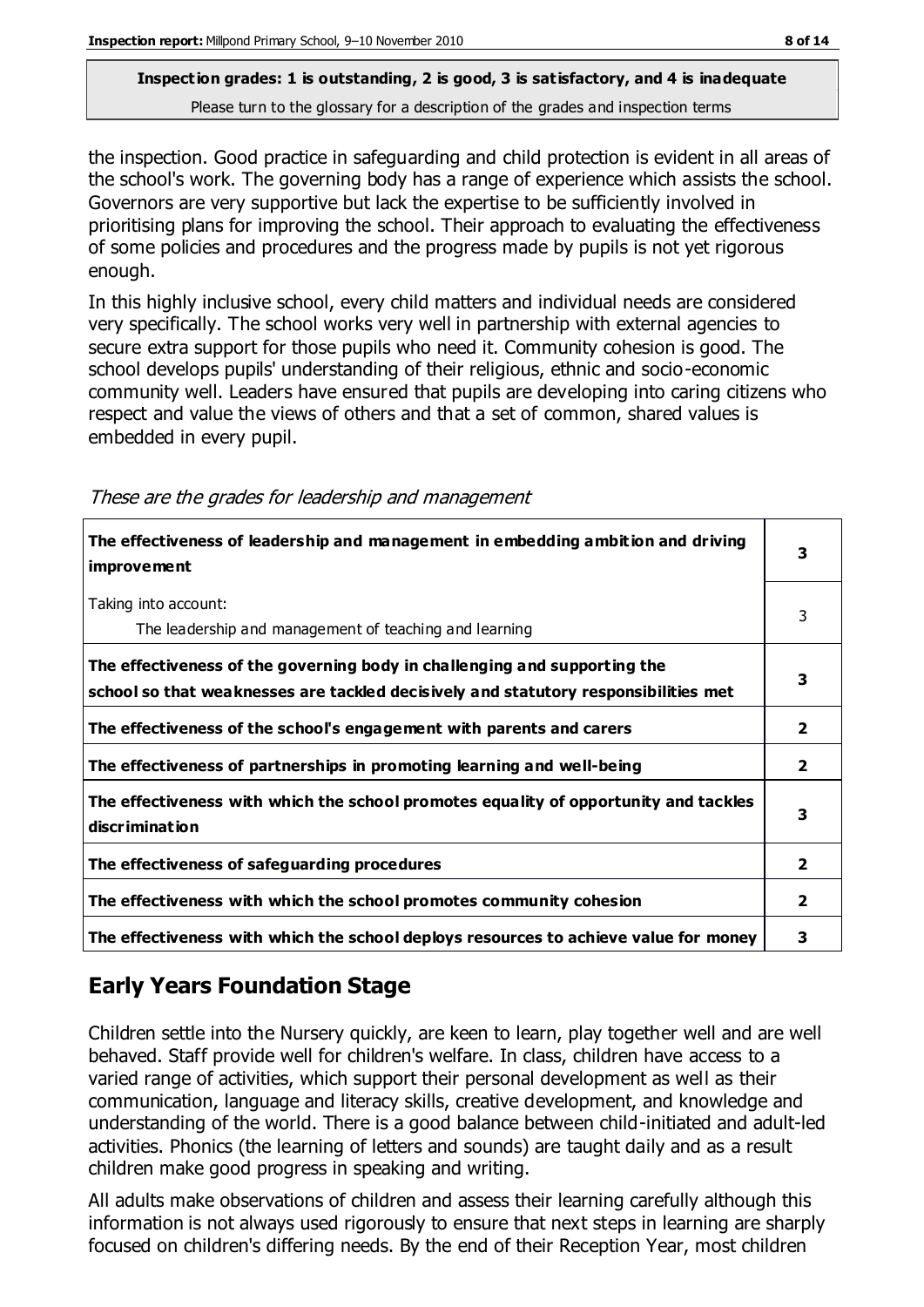are well below the standards expected for their age in most areas but this represents good progress given their very low starting points. The Early Years Foundation Stage leader provides good leadership to her team. She has a very secure understanding of the early years' curriculum and constantly reviews her practice to ensure that all children receive good-quality care and support.

These are the grades for the Early Years Foundation Stage

| <b>Overall effectiveness of the Early Years Foundation Stage</b>                      |  |
|---------------------------------------------------------------------------------------|--|
| Taking into account:<br>Outcomes for children in the Early Years Foundation Stage     |  |
| The quality of provision in the Early Years Foundation Stage                          |  |
| The effectiveness of leadership and management of the Early Years Foundation<br>Stage |  |

#### **Views of parents and carers**

Although a much lower than average number of parents returned the questionnaire, the school and its headteacher clearly enjoy the confidence and support of those parents and carers who did. The few criticisms were followed up as inspection trails during the visit. For instance, a small minority of parents and carers raised concerns regarding the help the school gave to pupils to enable them to lead healthy lives. Inspectors found, through discussion with a wide range of pupils and through lesson observations, that most pupils have a good understanding of how to stay healthy but do not always put this into practice. The views of the parents interviewed informally at the beginning and end of the school day confirm the positive responses in the questionnaires.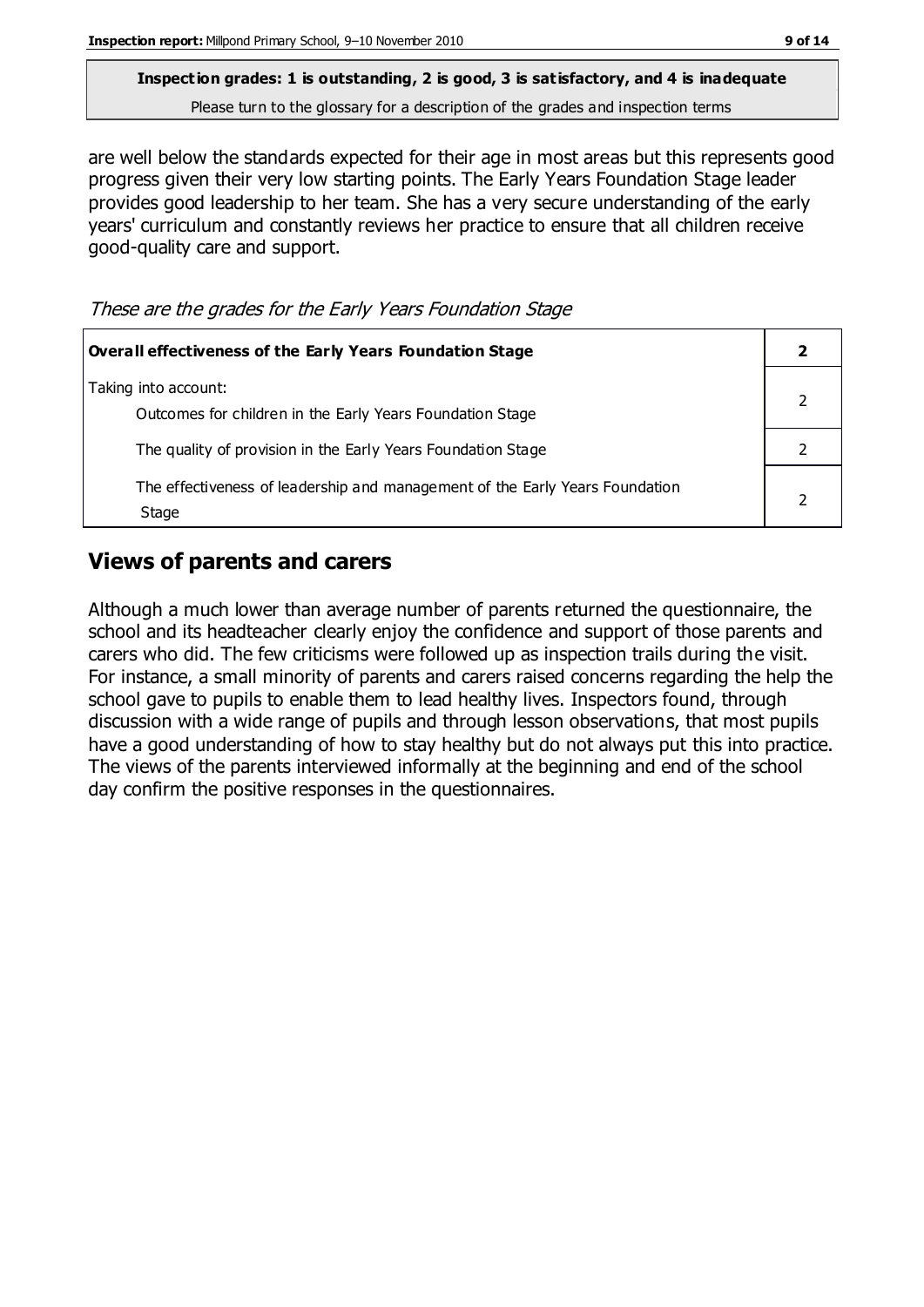#### **Responses from parents and carers to Ofsted's questionnaire**

Ofsted invited all the registered parents and carers of pupils registered at Millpond Primary School to complete a questionnaire about their views of the school.

In the questionnaire, parents and carers were asked to record how strongly they agreed with 13 statements about the school.

The inspection team received 37 completed questionnaires by the end of the on-site inspection. In total, there are 279 pupils registered at the school.

| <b>Statements</b>                                                                                                                                                                                                                                       |              | <b>Strongly</b><br>agree | <b>Agree</b> |               | <b>Disagree</b> |               | <b>Strongly</b><br>disagree |               |
|---------------------------------------------------------------------------------------------------------------------------------------------------------------------------------------------------------------------------------------------------------|--------------|--------------------------|--------------|---------------|-----------------|---------------|-----------------------------|---------------|
|                                                                                                                                                                                                                                                         | <b>Total</b> | $\frac{0}{0}$            | <b>Total</b> | $\frac{0}{0}$ | <b>Total</b>    | $\frac{0}{0}$ | <b>Total</b>                | $\frac{0}{0}$ |
| My child enjoys school                                                                                                                                                                                                                                  | 25           | 68                       | 9            | 24            | 0               | 0             | $\mathbf 0$                 | $\mathbf 0$   |
| The school keeps my child<br>safe                                                                                                                                                                                                                       | 27           | 73                       | 9            | 24            | 0               | 0             | $\mathbf 0$                 | $\mathbf 0$   |
| My school informs me about<br>my child's progress                                                                                                                                                                                                       | 21           | 57                       | 14           | 38            | 0               | $\mathbf 0$   | $\mathbf 0$                 | $\mathbf 0$   |
| My child is making enough<br>progress at this school                                                                                                                                                                                                    | 18           | 49                       | 17           | 46            | 0               | 0             | $\mathbf 0$                 | $\mathbf 0$   |
| The teaching is good at this<br>school                                                                                                                                                                                                                  | 13           | 35                       | 22           | 59            | 0               | 0             | $\mathbf{0}$                | $\mathbf 0$   |
| The school helps me to<br>support my child's learning                                                                                                                                                                                                   | 12           | 32                       | 23           | 62            | 0               | 0             | $\mathbf 0$                 | $\mathbf 0$   |
| The school helps my child to<br>have a healthy lifestyle                                                                                                                                                                                                | 18           | 49                       | 15           | 41            | 3               | 8             | 0                           | $\mathbf 0$   |
| The school makes sure that<br>my child is well prepared for<br>the future (for example<br>changing year group,<br>changing school, and for<br>children who are finishing<br>school, entering further or<br>higher education, or entering<br>employment) | 12           | 32                       | 18           | 49            | 0               | $\mathbf 0$   | $\mathbf 0$                 | $\mathbf 0$   |
| The school meets my child's<br>particular needs                                                                                                                                                                                                         | 12           | 32                       | 23           | 62            | 0               | 0             | $\mathbf 0$                 | $\mathbf 0$   |
| The school deals effectively<br>with unacceptable behaviour                                                                                                                                                                                             | 21           | 57                       | 15           | 41            | 0               | 0             | $\mathbf 0$                 | $\mathbf 0$   |
| The school takes account of<br>my suggestions and concerns                                                                                                                                                                                              | 10           | 27                       | 24           | 65            | 0               | 0             | 0                           | 0             |
| The school is led and<br>managed effectively                                                                                                                                                                                                            | 19           | 51                       | 16           | 43            | 0               | $\mathbf 0$   | $\mathbf 0$                 | $\mathbf 0$   |
| Overall, I am happy with my<br>child's experience at this<br>school                                                                                                                                                                                     | 14           | 38                       | 21           | 57            | 0               | 0             | $\pmb{0}$                   | $\pmb{0}$     |

The table above summarises the responses that parents and carers made to each statement. The percentages indicate the proportion of parents and carers giving that response out of the total number of completed questionnaires. Where one or more parents and carers chose not to answer a particular question, the percentages will not add up to 100%.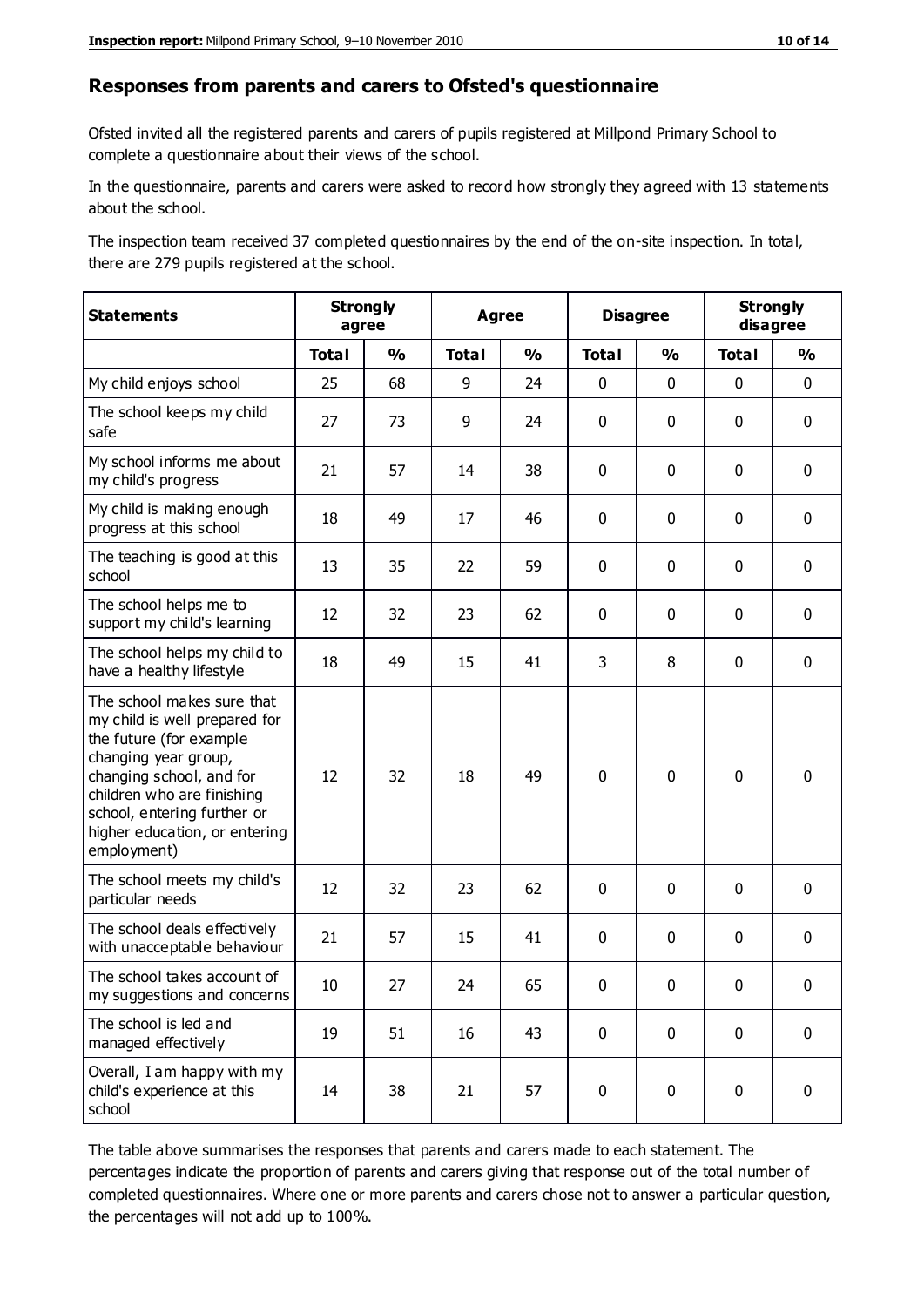## **Glossary**

| Grade   | <b>Judgement</b> | <b>Description</b>                                                                                                                                                                                                            |
|---------|------------------|-------------------------------------------------------------------------------------------------------------------------------------------------------------------------------------------------------------------------------|
| Grade 1 | Outstanding      | These features are highly effective. An outstanding school<br>provides exceptionally well for all its pupils' needs.                                                                                                          |
| Grade 2 | Good             | These are very positive features of a school. A school that<br>is good is serving its pupils well.                                                                                                                            |
| Grade 3 | Satisfactory     | These features are of reasonable quality. A satisfactory<br>school is providing adequately for its pupils.                                                                                                                    |
| Grade 4 | Inadequate       | These features are not of an acceptable standard. An<br>inadequate school needs to make significant improvement<br>in order to meet the needs of its pupils. Ofsted inspectors<br>will make further visits until it improves. |

#### **What inspection judgements mean**

#### **Overall effectiveness of schools**

|                       | Overall effectiveness judgement (percentage of schools) |      |                     |                   |
|-----------------------|---------------------------------------------------------|------|---------------------|-------------------|
| <b>Type of school</b> | <b>Outstanding</b>                                      | Good | <b>Satisfactory</b> | <b>Inadequate</b> |
| Nursery schools       | 58                                                      | 36   | 4                   | 2                 |
| Primary schools       | 8                                                       | 43   | 40                  | 9                 |
| Secondary schools     | 10                                                      | 35   | 42                  | 13                |
| Sixth forms           | 13                                                      | 39   | 45                  | 3                 |
| Special schools       | 33                                                      | 42   | 20                  | 4                 |
| Pupil referral units  | 18                                                      | 40   | 29                  | 12                |
| All schools           | 11                                                      | 42   | 38                  | 9                 |

New school inspection arrangements were introduced on 1 September 2009. This means that inspectors now make some additional judgements that were not made previously.

The data in the table above are for the period 1 September 2009 to 31 March 2010 and are the most recently published data available (see **[www.ofsted.gov.uk](http://www.ofsted.gov.uk/)**). Please note that the sample of schools inspected during the autumn and spring terms 2009/10 was not representative of all schools nationally, as weaker schools are inspected more frequently than good or outstanding schools.

Percentages are rounded and do not always add exactly to 100. Secondary school figures include those that have sixth forms, and sixth form figures include only the data specifically for sixth form inspection judgements.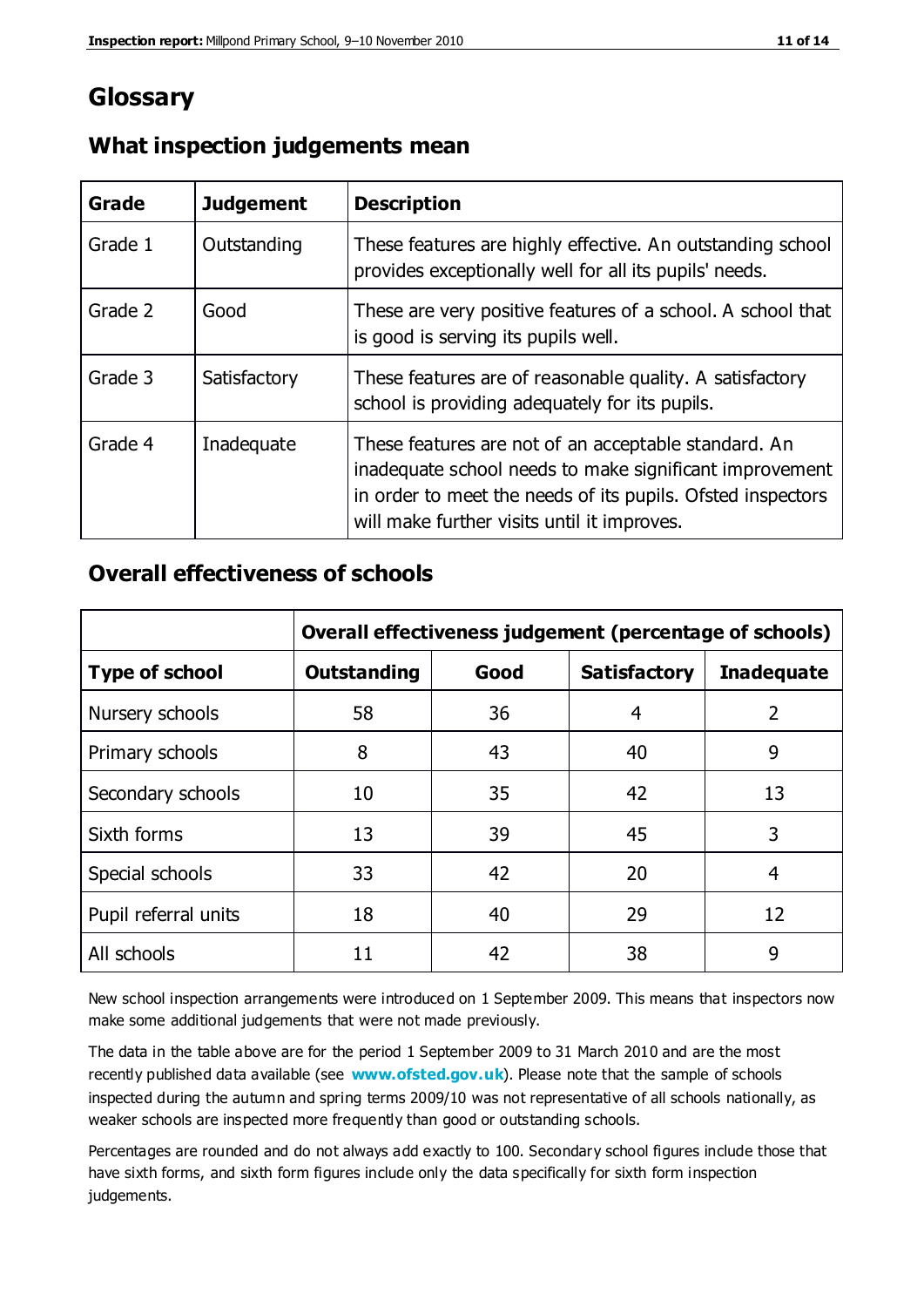# **Common terminology used by inspectors**

| Achievement:                  | the progress and success of a pupil in their learning,<br>development or training.                                                                                                                                                          |  |  |
|-------------------------------|---------------------------------------------------------------------------------------------------------------------------------------------------------------------------------------------------------------------------------------------|--|--|
| Attainment:                   | the standard of the pupils' work shown by test and<br>examination results and in lessons.                                                                                                                                                   |  |  |
| Capacity to improve:          | the proven ability of the school to continue<br>improving. Inspectors base this judgement on what<br>the school has accomplished so far and on the quality<br>of its systems to maintain improvement.                                       |  |  |
| Leadership and management:    | the contribution of all the staff with responsibilities,<br>not just the headteacher, to identifying priorities,<br>directing and motivating staff and running the school.                                                                  |  |  |
| Learning:                     | how well pupils acquire knowledge, develop their<br>understanding, learn and practise skills and are<br>developing their competence as learners.                                                                                            |  |  |
| <b>Overall effectiveness:</b> | inspectors form a judgement on a school's overall<br>effectiveness based on the findings from their<br>inspection of the school. The following judgements,<br>in particular, influence what the overall effectiveness<br>judgement will be. |  |  |
|                               | The school's capacity for sustained<br>improvement.                                                                                                                                                                                         |  |  |
|                               | Outcomes for individuals and groups of pupils.                                                                                                                                                                                              |  |  |
|                               | The quality of teaching.                                                                                                                                                                                                                    |  |  |
|                               | The extent to which the curriculum meets<br>pupils' needs, including, where relevant,<br>through partnerships.                                                                                                                              |  |  |
|                               | The effectiveness of care, guidance and<br>support.                                                                                                                                                                                         |  |  |
| Progress:                     | the rate at which pupils are learning in lessons and<br>over longer periods of time. It is often measured by<br>comparing the pupils' attainment at the end of a key                                                                        |  |  |

stage with their attainment when they started.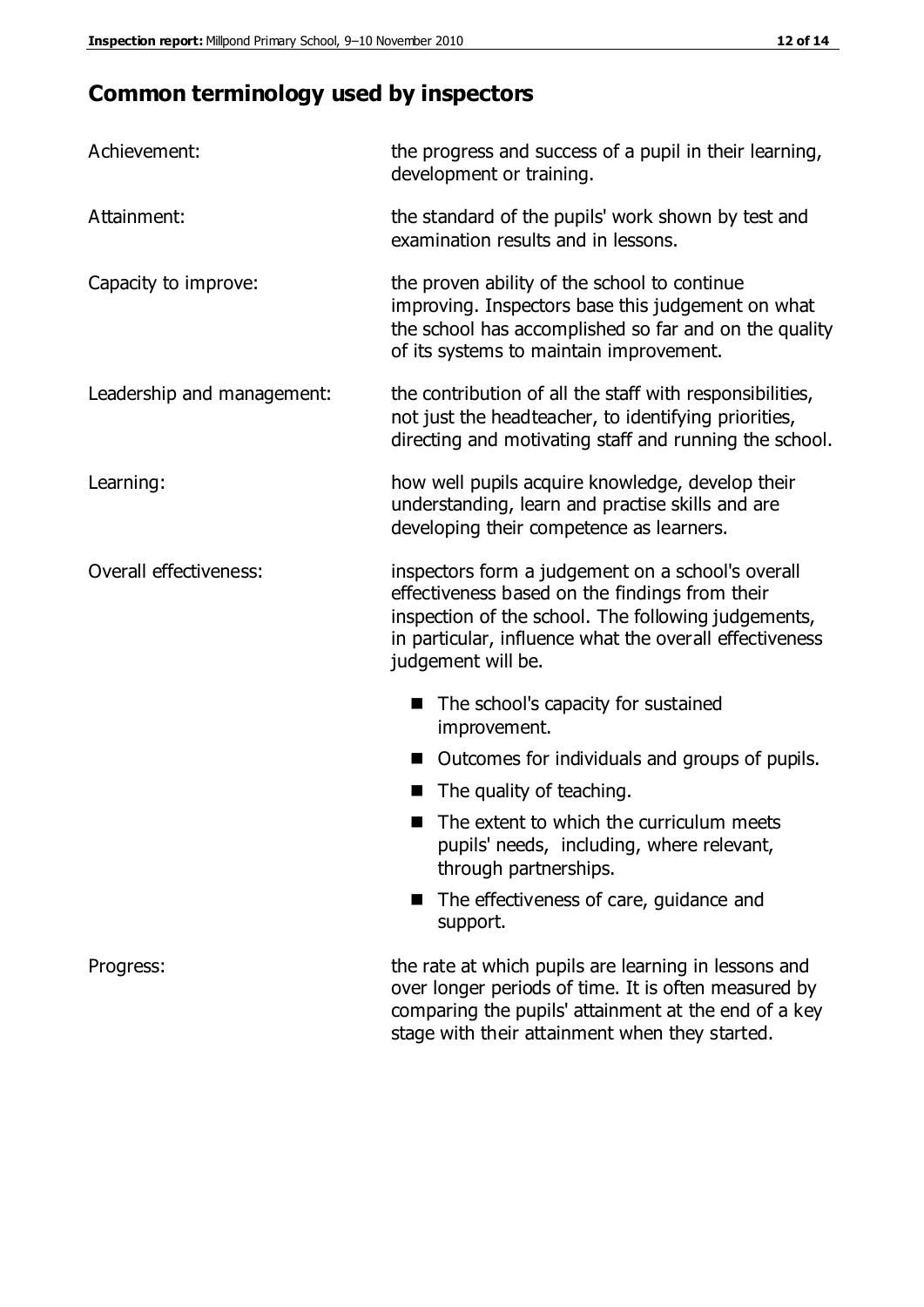#### **This letter is provided for the school, parents and carers to share with their children. It describes Ofsted's main findings from the inspection of their school.**

11 November 2010

Dear Pupils Millpond Primary School, Bristol, BS5 0YR

Thank you all for the warm welcome you gave to us when we visited your school recently. What a lovely two days we had. We enjoyed meeting and talking to you. Millpond is a satisfactory school, which is improving quickly. It has many good features and you are right to be proud of it, although there are some things that it can still do better.

Your personal development is good. You behave well around the school and in your classes and you look after each other so well. You relish working in groups and helping each other to learn and you readily help your classmates when they find things difficult. You make satisfactory progress as you move through the school and your achievement is getting better, particularly in mathematics. Your teachers and teaching assistants take good care of you. They make sure that everyone feels safe and secure. They also give you a lot of advice about how you can improve your work.

Your headteacher and all your other teachers know how to make sure that your school continues to get even better. To help them to do this, we have asked your school to do the following things.

- Ensure that more of you do better in the tests you take at the end of Year 6.
- Make sure that in all lessons, teachers plan activities that challenge you.
- Give you more opportunities to learn for yourself in lessons.
- Make sure that governors are in a good position to monitor the impact of school policies and help the school plan for the future.

I am sure that you will help them by always working hard and aiming really high.

Yours sincerely

Michael Merchant Lead inspector